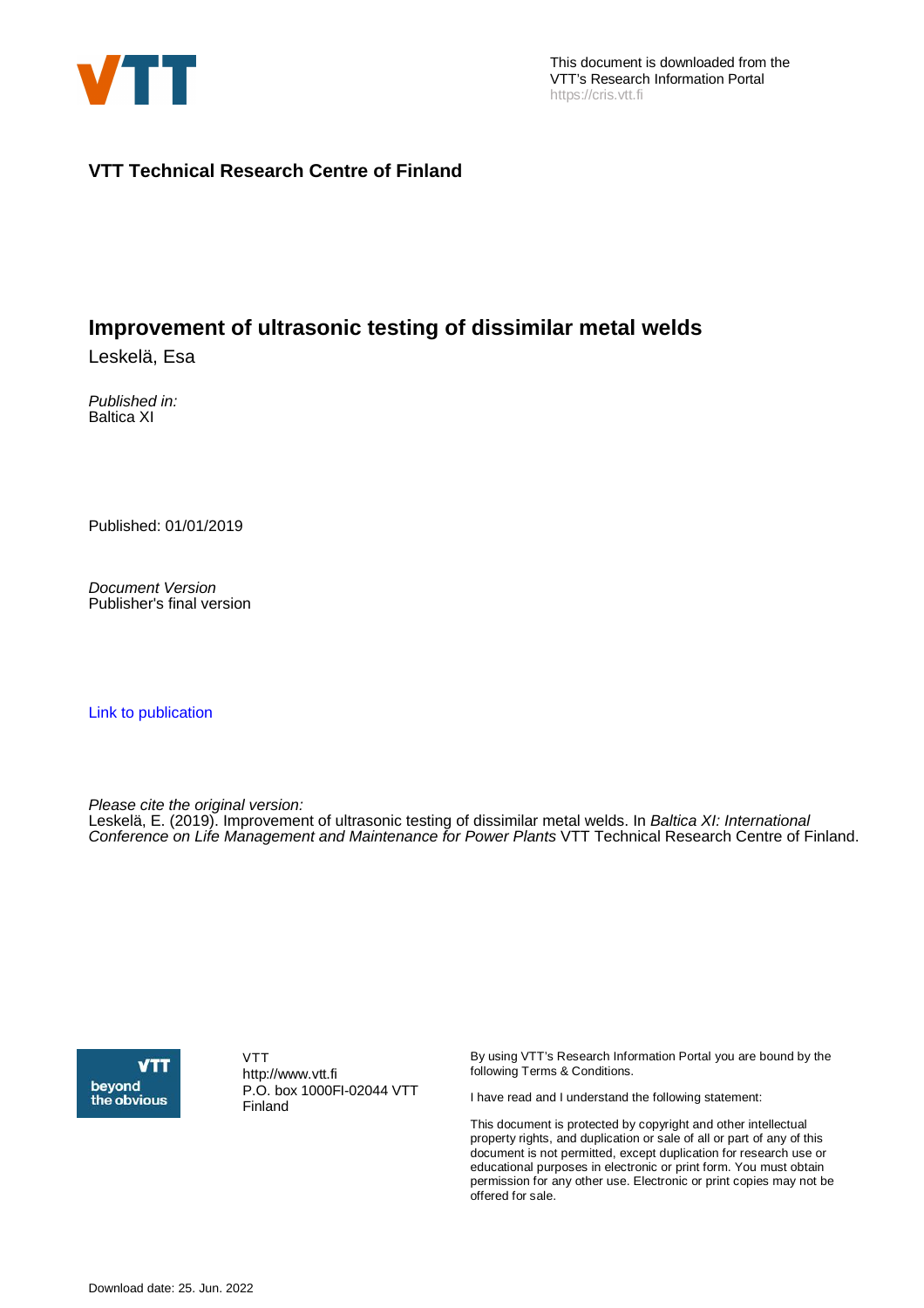# **Improvement of ultrasonic testing of dissimilar metal welds**

### **Esa Leskelä**

VTT Technical Research Centre of Finland, Ltd P.O.Box 1000, 02044 VTT, Finland

### **Abstract**

Complex geometries, boundaries, large grain size, and anisotropic weld metal together with tight and branching service-induced cracks make the ultrasonic testing (UT) of dissimilar metal welds (DMWs) challenging. To address this research need, the Program to Assess the Reliability of Emerging Nondestructive Techniques (PARENT) was established by the U.S. Nuclear Regulatory Commission (U.S. NRC) as a follow-on to the Program for Inspection of Nickel Alloy Components (PINC). The U.S. NRC executed the in-kind agreements with organisations from Finland, Japan, Korea, Sweden and Switzerland in 2012.

A series of blind and open round robin tests (RRT) was conducted and the results were documented in public reports. The objective of blind RRT was to evaluate the effectiveness of the established, qualified nondestructive examination (NDE) procedures for detection and sizing of primary water stress corrosion cracking in DMWs. The objective of open RRT was to evaluate novel and emerging NDE techniques to find the most promising new techniques for the inspection of DMWs.

In PARENT blind testing, outer diameter (OD) PAUT procedures showed better performance than OD conventional UT procedures for SBDMWs as measured by POD and depth sizing root mean square error (RMSE). However, PARENT results indicate significant variability in performance both for UT and PAUT procedures employing similar techniques on SBDMWs.

Comparison of PINC results to PARENT blind RRT results for SBDMW blocks with UT showed that both PAUT and time-of-flight diffraction (TOFD) procedures performed better in PARENT. Overall depth sizing RMSE of SBDMWs was improved for PARENT, although the spread between best and worst sizing results was larger than for PINC. Length sizing also appeared to have improved in PARENT relative to PINC based on RMSE.

Several issues related to the non-destructive testing of DMWs still need research, thus a new international agreement by U.S. NRC to establish the Program for Investigation of NDE by International Collaboration (PIONIC) was signed in the beginning of 2019. One goal is to study the application of virtual flaws together with modelling and simulation in inspection development.

# **1. Introduction**

The in-service inspection (ISI) carried out by non-destructive testing (NDT) is required to ensure the safe and sustainable operation of nuclear power plants (NPPs). NDT aids to evaluate the suitability of an NPP component for operation. Thus, the reliability of NDT procedures is essential.

Dissimilar metal welds (DMWs) containing Ni-based Alloys 600, 182 and 82 are found susceptible to stress corrosion cracking (SCC), often referred to as primary water stress corrosion cracking (PWSCC) in pressurized water reactors (PWRs) and interdendritic stress corrosion cracking (IDSCC) in boiling water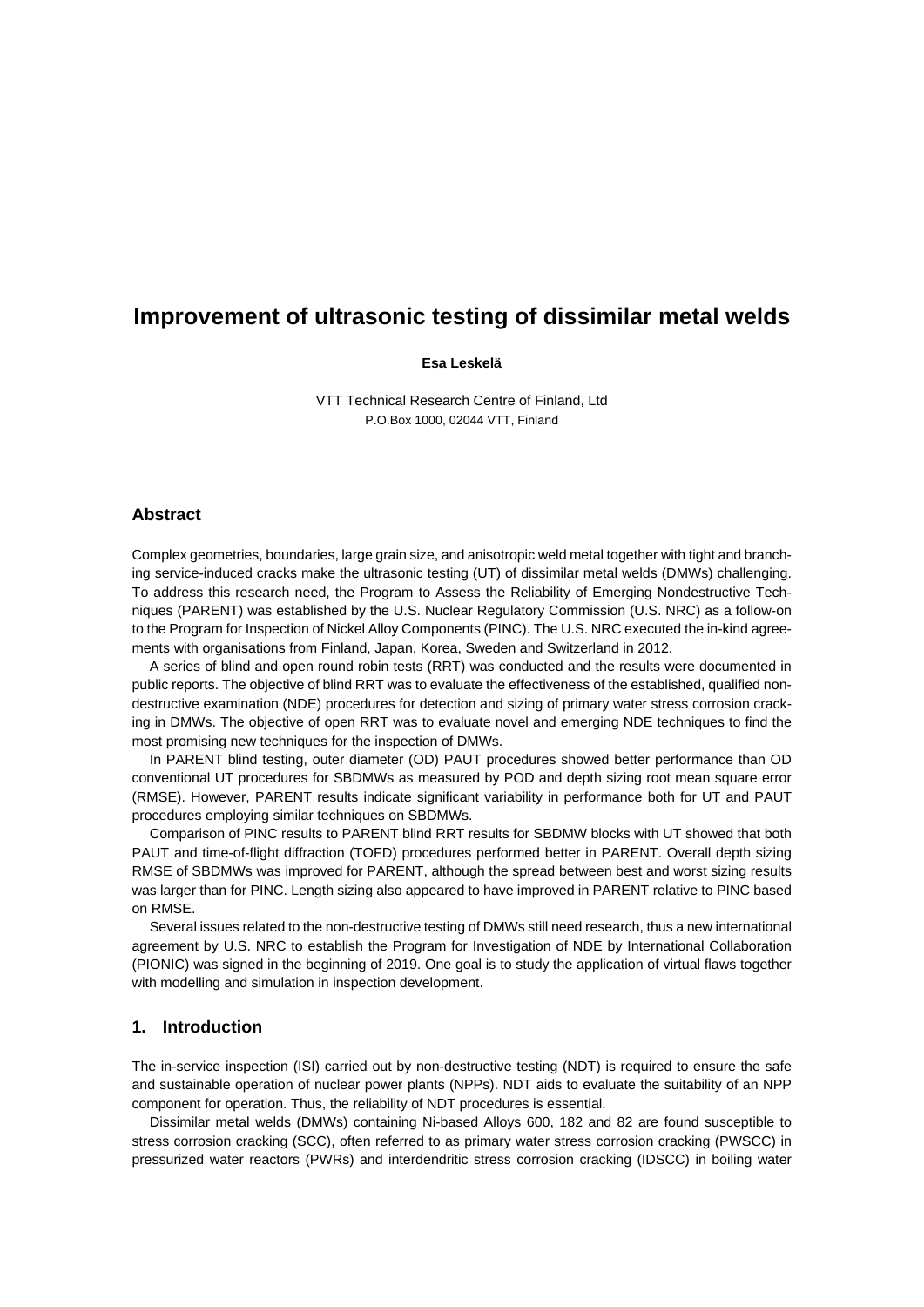reactors (BWRs) [\[1,](#page-9-0)[2\]](#page-9-1). PWSCC degradation has resulted in breaches of the pressure boundary and caused leakage in several DMWs [\[3\]](#page-9-2).

Complex geometries, boundaries, large grain size, and anisotropic weld metal together with tight and branching service-induced cracks make especially the ultrasonic testing (UT) of DMWs challenging. Proper planning of UT well in advantage before an ISI is a key to a successful examination. ISI should be able to detect degradation such as cracking and wall thinning before degradation affects the component's integrity and functional performance.

Access from the outside surface, good performance in detecting planar flaws, possibility for height sizing and avoidance of radiation are advantages of UT especially in detection and sizing of inside surface breaking cracks. UT techniques are constantly under development together with evolving material technology.

VTT has participated in the international PINC and PARENT programs. The PINC program was studying the crack morphology and NDE responses of PWSCC. Together with that, the capability of various commercial and emerging NDE methods to detect and size PWSCC were studied [\[3\].](#page-9-2) The follow-up program PAR-ENT assessed NDE techniques for detecting and characterizing service-induced cracks and distinguishing them from other types of flaws. The capability of available and emerging NDE techniques to detect and size such cracks was assessed quantitatively. Results of these RRTs are documented in public reports [\[5,](#page-10-0) [6](#page-10-1)[,7\]](#page-10-2).

## **2. Experiments**

### **2.1 Test blocks**

PARENT test blocks with welds of Ni-based alloys 82 and 182 represented small bore (SBDMW) and large bore (LBDMW) test blocks together with bottom-mounted instrumentation nozzles (BMI). In addition, one weld overlay (WOL) was included in blind testing. Test blocks contained simulated flaws including laboratorygrown stress corrosion cracks (SCC), thermal fatigue cracks (TFC), mechanical fatigue cracks (MFC), tightened weld solidification cracks (SC), welding defects and electrical discharge machining (EDM) notches.

VTT conducted blind testing for two SBDMW test blocks with ODs of 289 mm and 815 mm and thicknesses of 35 mm and 39.5 mm. The OD range of the three open SBDMW test blocks that VTT tested was 286–387 mm and thickness range 32–47 mm. In addition, VTT tested the seven open flat bar (FB) test blocks with thickness of 30.3 mm. [Figure 1](#page-2-0) shows examples of open piping and FB test blocks.



<span id="page-2-0"></span>**Figure 1.** On the left: PAUT scanning of two open piping test blocks. On the right: example of FB test blocks.

### **2.2 Inspection procedures**

### 2.2.1 Blind testing procedures

Inspection procedure types in blind testing were based on PAUT, conventional UT, eddy current and TOFD techniques or combination of them. VTT's procedure provided by Zetec utilized PAUT technique with 1.5 MHz transmitter-receiver (TR) probes. Both longitudinal (LW) and shear wave (SW) modes were applied. Overview of the technique is shown i[n Table 1.](#page-3-0)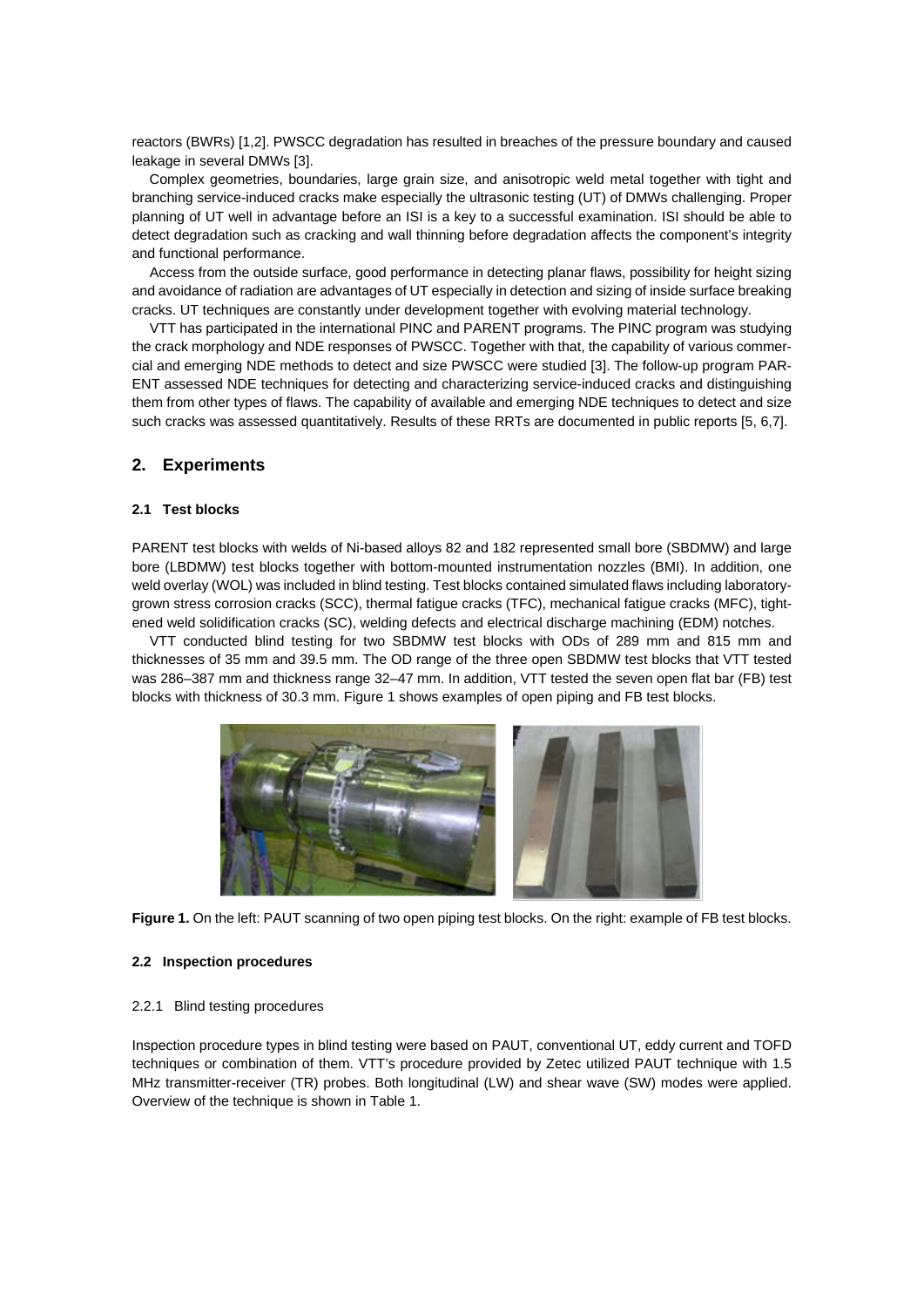<span id="page-3-0"></span>

| Flaw<br>orientation    | <b>Beam</b><br>direction | <b>Focal law</b><br>type | <b>Refracted angles</b>                                                                                        | Skew an-<br>gles                                                |  |
|------------------------|--------------------------|--------------------------|----------------------------------------------------------------------------------------------------------------|-----------------------------------------------------------------|--|
| <b>Circumferential</b> | TR LW                    | Linear                   | 45°, 60°, 70°                                                                                                  | 0°                                                              |  |
|                        | TR SW                    |                          | 45°, 60°                                                                                                       |                                                                 |  |
| Axial                  | TR LW                    | Sectorial                | 22.5°, 30°, 37.5°, 45°<br>$(OD < 304.8$ mm)<br>25°, 35°, 45°, 55°<br>$(OD \ge 304.8 \text{ mm}$ and < 1016 mm) | $-25^{\circ}$ to 25 $^{\circ}$ .<br>resolution<br>$2.5^{\circ}$ |  |
|                        | TR SW                    |                          | $35^{\circ}$ , 40 $^{\circ}$ , 45 $^{\circ}$ (OD < 304.8 mm)<br>35°, 45°,55° (OD $\geq$ 304.8 mm)              |                                                                 |  |

**Table 1.** Overview of PAUT technique used at VTT in blind testing.

### 2.2.2 Open testing procedures

Inspection procedure types in open testing contained PAUT, UT, advanced phased array ultrasonic testing (ADVPAUT), nonlinear ultrasonic testing (NLUT), guided ultrasonic waves, laser ultrasound visualization, microwave near-field microscopy, radiographic testing (RT) and ultrasound infrared tomography (UIR).

<span id="page-3-1"></span>VTT established two teams for open testing. Team 114 used the same procedure as VTT's blind testing team. As VTT performed open before blind testing, open testing worked as an implementation and training of the procedure at VTT. Procedure of Team 122 utilized linear and sectorial PAUT techniques shown in [Table 2](#page-3-1) with 1.5 MHz TR probe.

**Table 2.** Overview of PAUT techniques used by VTT's Team 122 in open testing.

| <b>Flaw</b><br>orientation | <b>Beam</b><br>direction | <b>Focal law</b><br>tvpe | <b>Refracted angles</b>                                      | <b>Skew</b><br>angles |
|----------------------------|--------------------------|--------------------------|--------------------------------------------------------------|-----------------------|
| Circumferential            | TR LW                    | Linear                   | 45°, 50°, 55°, 60°                                           | $0^{\circ}$           |
|                            |                          | Sectorial                | 40 <sup>o</sup> -70 <sup>o</sup> , resolution 1 <sup>o</sup> |                       |

## **2.3 Data processing**

### 2.3.1 Data reporting

The teams reported the results on technique datasheets and inspection summary datasheets. For example, if an ultrasonic inspection procedure consists of three refracted angles, which may be used separately for detection, length sizing and depth sizing, this information gives three individual technique datasheets. This information is combined in completion of inspection summary datasheet [\[5\]](#page-10-0).

PARENT utilized the same scoring criteria as PINC. A tolerance box shown in [Figure 2](#page-3-2) where  $\delta X = \delta Y =$ 10 mm was added to flaw true-state dimensions to avoid penalizing minor positioning errors [\[5\]](#page-10-0).



<span id="page-3-2"></span>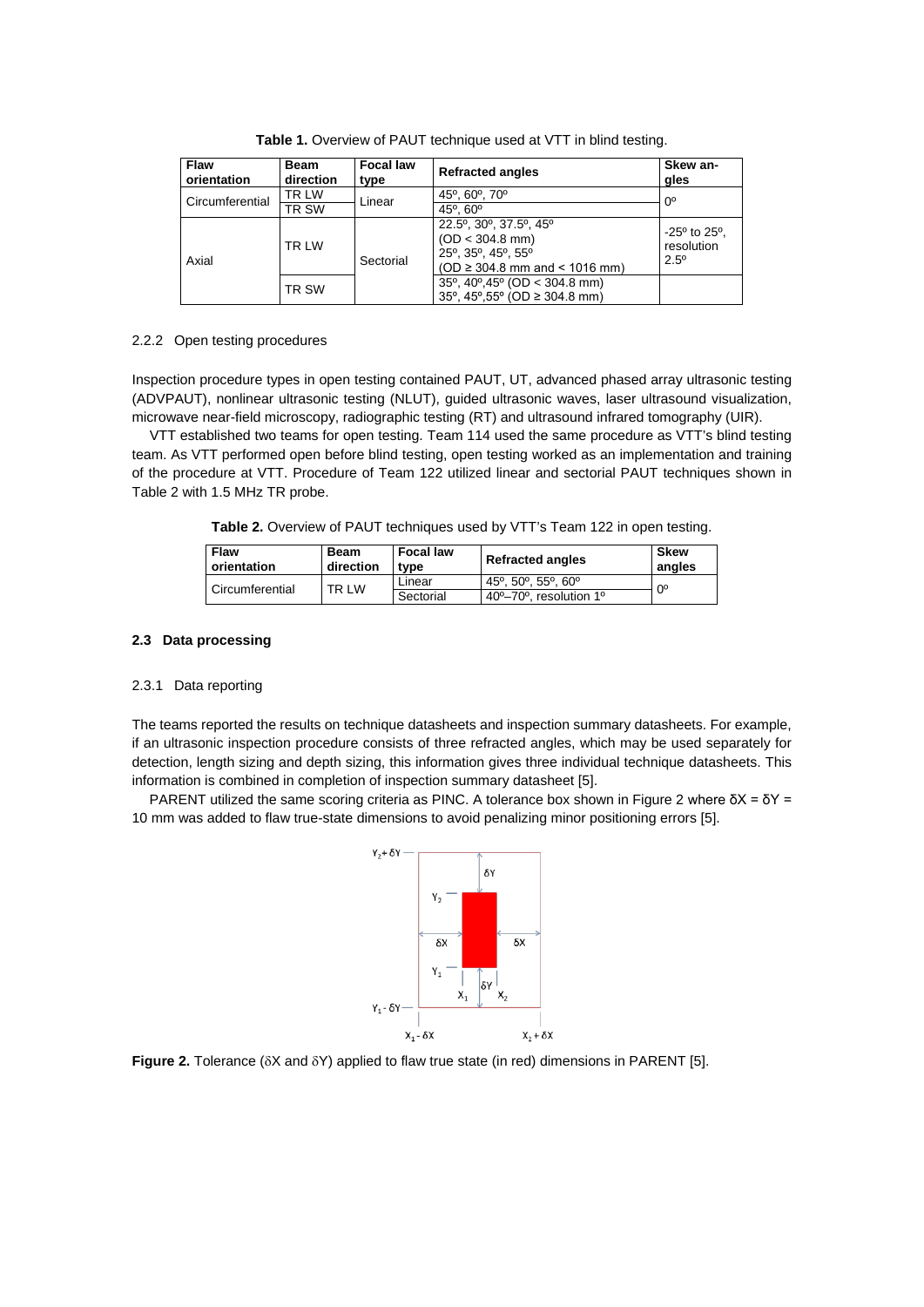### 2.3.2 Data analysis

Detection performance was evaluated with probability of detection (POD) and false call probability. POD evaluation was done only for blind testing, because in open testing the teams were provided with true-state information of flaws. Sizing performance (depth and length) was analysed using linear regression.

# **3. Results**

### **3.1 Blind testing results**

This section presents a short overview of the blind UT results of SBDMWs, i.e. the test block category that VTT tested.

### 3.1.1 Detection performance

[Table 3](#page-4-0) contains the summary of POD versus depth for procedures, with rather good performance of the VTT's procedure.

| <b>Procedure</b>                                                         | <b>NOBS</b> | 0 mm | 5 <sub>mm</sub> | $10 \text{ mm}$ | $15 \text{ mm}$ | 30 mm |
|--------------------------------------------------------------------------|-------------|------|-----------------|-----------------|-----------------|-------|
| PAUT.108.1                                                               | 28          | 5    | 35              | 84              | 98              | 100   |
| <b>PAUT.115</b>                                                          | 28          | 6    | 58              | 97              | 100             | 100   |
| PAUT.126.1                                                               | 28          | 3    | 12              | 33              | 65              | 99    |
| <b>PAUT.128 (VTT)</b>                                                    | 28          | 11   | 51              | 89              | 99              | 100   |
| UT.108                                                                   | 28          | 6    | 33              | 81              | 97              | 100   |
| UT.126                                                                   | 28          | 8    | 14              | 23              | 35              | 76    |
| UT.134.2                                                                 | 28          | 9    | 28              | 59              | 84              | 100   |
| $UT.25^\mathrm{(a)}$                                                     | 12          | 11   | 17              | 26              | 37              | 74    |
| UT.TOFD.117                                                              | 28          | 4    | 42              | 92              | 99              | 100   |
| ΑIΙ                                                                      | 236         | 6    | 28              | 69              | 93              | 100   |
| (a) UT.25 was not a qualified procedure. (NOBS = number of observations) |             |      |                 |                 |                 |       |

<span id="page-4-0"></span>**Table 3.** POD (%) vs depth for procedures applied to SBDMWs (OD access) [\[5\]](#page-10-0).

Overall POD for all procedures applied to SBDMW blocks, presented i[n Figure 3](#page-4-1) an[d Figure 4,](#page-5-0) shows clearly better detection performance for PAUT than for UT.



<span id="page-4-1"></span>**Figure 3.** POD versus depth (mm) for UT procedures applied to SBDMW test blocks (OD access) [\[5\]](#page-10-0).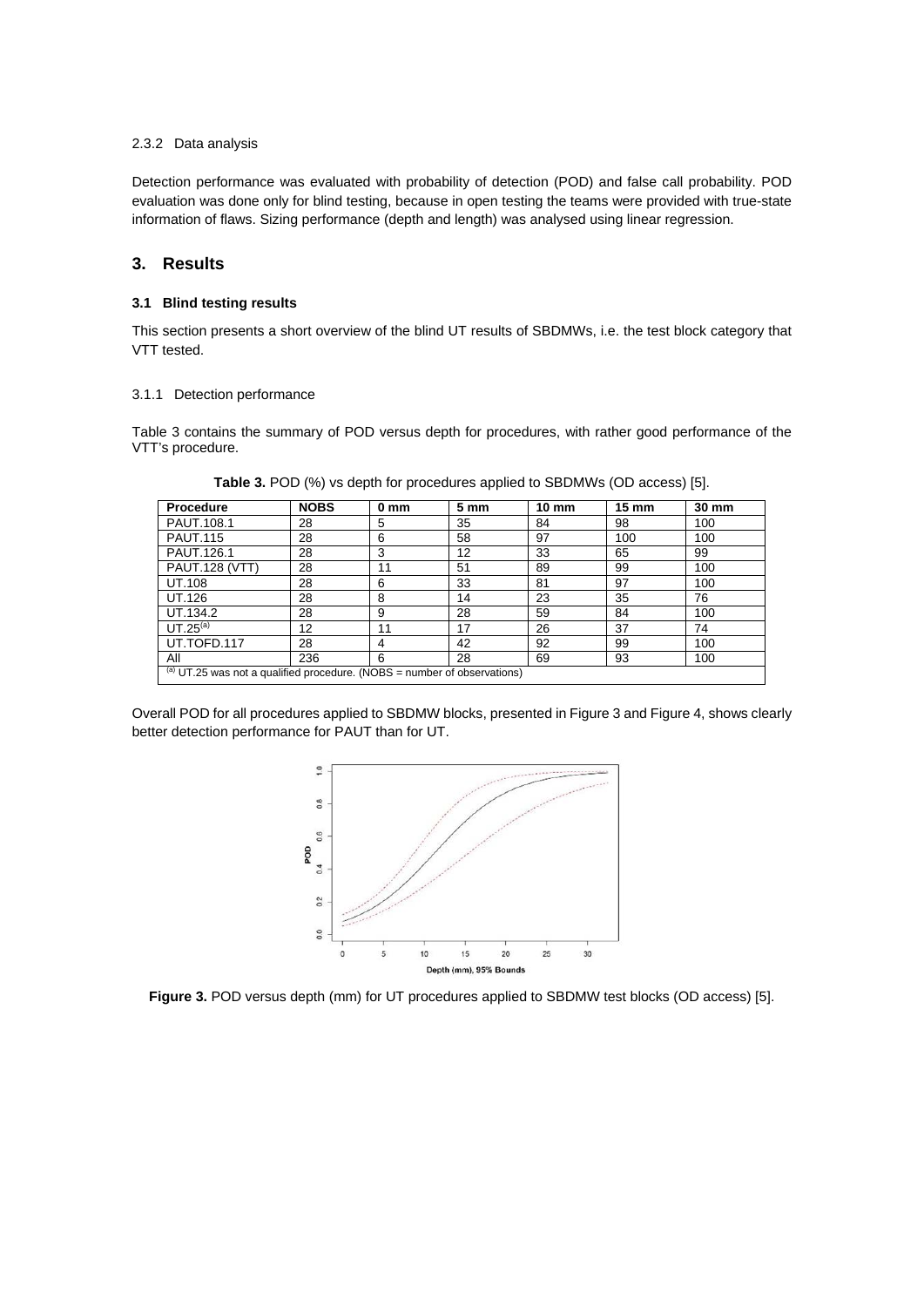

<span id="page-5-0"></span>**Figure 4.** POD versus depth (mm) for PAUT procedures applied to SBDMW test blocks (OD access) [\[5\]](#page-10-0).

### 3.1.2 Depth sizing results

Depth sizing errors for ultrasonic procedure types are presented in Table 4. These results indicate the best performance for PAUT. However, none of the procedure types met the ASME Code requirement for depth sizing accuracy of 3.2 mm. [Table 5](#page-5-1) presents the depth sizing error for ultrasonic procedures. The performance of VTT's procedure with RMSE 4.2 mm left some room for improvement. VTT's bias 1.4 mm indicates slight tendency of oversizing the flaws.

**Table 4.** Depth sizing errors for UT procedure types on SBDMWs (OD access) [\[5\]](#page-10-0).

| <b>Procedure type</b> | <b>NOBS</b> | Bias (mm) | RMSE (mm) |
|-----------------------|-------------|-----------|-----------|
| PAUT                  | 84          | $-0.9$    | 3.6       |
| UT                    | 54          | $-3.5$    | 7.9       |
| UT.TOFD               | 19          | 0.6       | -4. .     |
| Αll                   | 157         | $-1.6$    | 5.5       |

<span id="page-5-1"></span>**Table 5.** Depth sizing errors for UT procedures on SBDMWs (OD access) [\[5\]](#page-10-0).

| Procedure                                | <b>NOBS</b> | BIAS (mm) | RMSE (mm) |  |  |
|------------------------------------------|-------------|-----------|-----------|--|--|
| PAUT.108.1                               | 21          | $-1.7$    | 2.4       |  |  |
| <b>PAUT.115</b>                          | 25          | $-0.3$    | 1.8       |  |  |
| PAUT.126.1                               | 14          | $-5.0$    | 5.9       |  |  |
| <b>PAUT.128 (VTT)</b>                    | 24          | 1.4       | 4.2       |  |  |
| <b>UT.108</b>                            | 20          | $-1.0$    | 4.2       |  |  |
| UT.126                                   | 10          | $-4.1$    | 7.1       |  |  |
| UT.134.2                                 | 21          | $-4.9$    | 9.5       |  |  |
| UT.25 <sup>(a)</sup>                     | 3           | $-8.8$    | 13.9      |  |  |
| UT.TOFD.117                              | 19          | 0.6       | 4.1       |  |  |
| (a) UT.25 was not a qualified procedure. |             |           |           |  |  |

The regression plots for depth sizing using all PAUT procedures and VTT's procedure applied to SBDMWs are presented in [Figure 5.](#page-6-0) These plots indicate slight oversizing of shallow flaws and slight undersizing of deep flaws.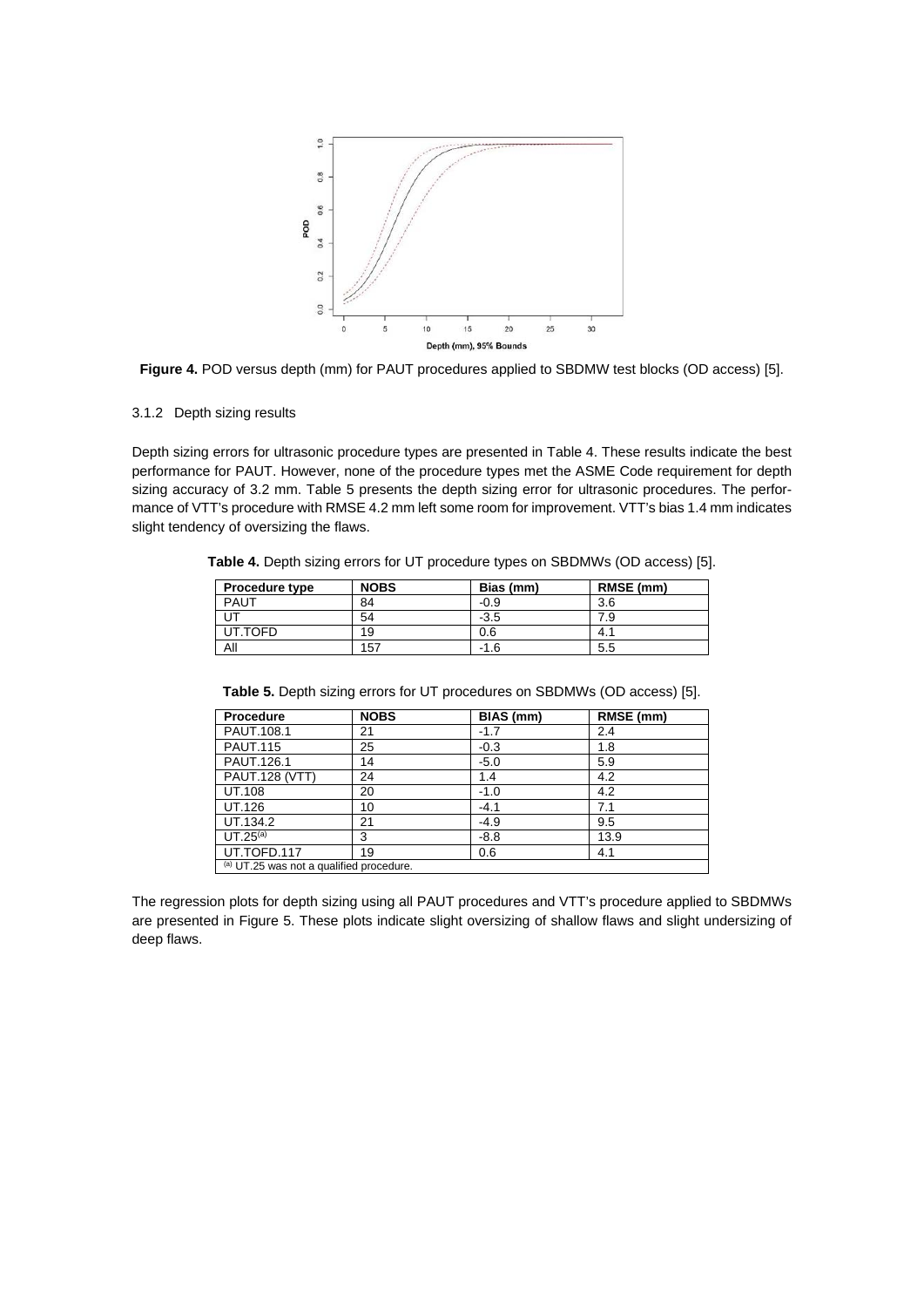

<span id="page-6-0"></span>**Figure 5.** Depth sizing fit (mm) for PAUT procedures (left) and for procedure PAUT.128 (right) applied to SBDMWs (OD access) in PARENT blind testing [\[5\]](#page-10-0).

### 3.1.3 Length sizing results

Summary of length sizing errors for ultrasonic procedure types indicated no substantial difference between procedure types. VTT's procedure performed well with RMSE of 12.0 mm. The bias of 10.5 mm indicated clear tendency of oversizing the flaws.

The regression plots for length sizing using all PAUT procedures and VTT's procedure applied to SBDMWs in Figure 6 indicate slight oversizing of shallow flaws for all procedures, and regular slight oversizing of all flaws for VTT's procedure [\[5\]](#page-10-0).



**Figure 6.** Length sizing fit (mm) for PAUT procedures (left) and for procedure PAUT.128 (right) applied to SBDMWs (OD access) in PARENT blind testing [\[5\]](#page-10-0).

### **3.2 Open testing results**

This section provides a short overview of the open testing UT depth sizing results of SBDMWs and FBs, i.e. the two test block categories that VTT tested.

Depth sizing results for UT procedure types and all UT procedures in PARENT open testing are shown i[n Table 6](#page-7-0) an[d Table 7,](#page-7-1) respectively. VTT's procedures produced depth sizing RMSEs of less than the ASME Code requirement for depth sizing accuracy (3.2 mm). There was no difference in performance of linear and sectorial scan techniques (122.1 and 122.2, respectively) [\[7\]](#page-10-2).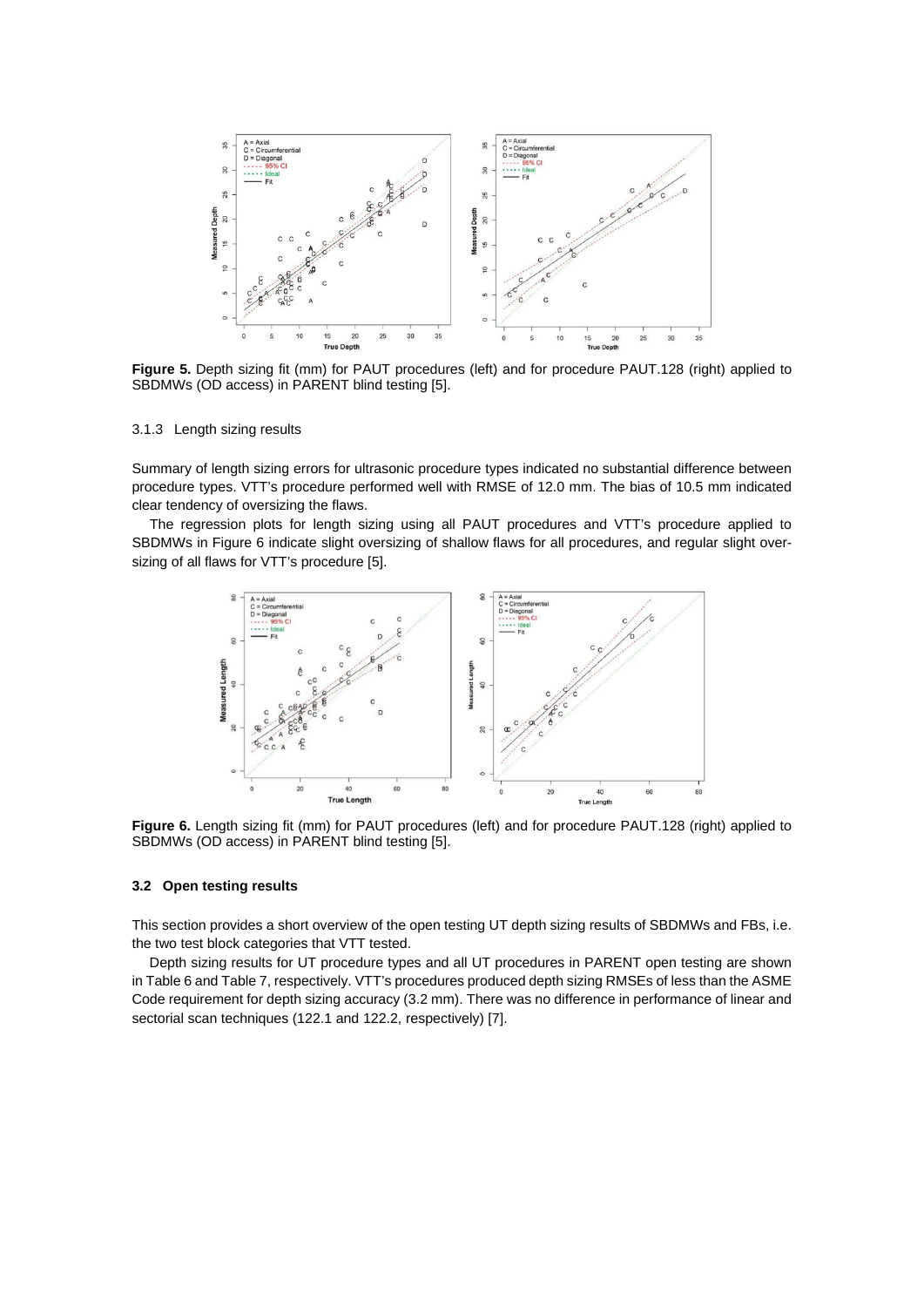| Procedure type | <b>NOBS</b> | Bias (mm) | RMSE (mm) |
|----------------|-------------|-----------|-----------|
| ADVPAUT        | 57          | 2.7       | 5.3       |
| <b>NLUT</b>    | 38          | 0.7       | 6.7       |
| PAUT           | 79          | 0.3       | 3.4       |
| <b>UIR</b>     |             | 1.0       | 3.4       |
| UT             |             | $-0.0$    | 2.1       |
| All            | 205         | 1.0       | 4.6       |

<span id="page-7-0"></span>**Table 6.** Depth sizing results for procedure types applied to SBDMW and FB test blocks with OD access [\[7\].](#page-10-2)

<span id="page-7-1"></span>**Table 7.** Depth sizing results for procedures applied to SBDMW and FB test blocks with OD access [\[7\]](#page-10-2).

| <b>Procedure</b>                                                                                                                                                                                                        | <b>NOBS</b> | Bias (mm) | RMSE (mm) |  |
|-------------------------------------------------------------------------------------------------------------------------------------------------------------------------------------------------------------------------|-------------|-----------|-----------|--|
| <b>HHUT 27.1</b>                                                                                                                                                                                                        | 9           | 3.2       | 11.1      |  |
| <b>HHUT 27.2</b>                                                                                                                                                                                                        | 7           | 3.1       | 7.1       |  |
| LASH.18                                                                                                                                                                                                                 | 9           | $-1.7$    | 3.3       |  |
| PAATOFD.29.0                                                                                                                                                                                                            | 13          | 0.8       | 4.6       |  |
| PAATOFD.29.1                                                                                                                                                                                                            | 7           | 3.6       | 5.5       |  |
| PAATOFD.29.2                                                                                                                                                                                                            | 7           | 3.9       | 5.8       |  |
| PATP.29                                                                                                                                                                                                                 | 9           | 2.4       | 6.6       |  |
| <b>PAUT.114</b>                                                                                                                                                                                                         | 26          | 0.2       | 2.8       |  |
| PAUT.122.1                                                                                                                                                                                                              | 7           | 0.4       | 0.9       |  |
| <b>PAUT.122.2</b>                                                                                                                                                                                                       | 7           | $-0.0$    | 1.1       |  |
| PAUT.131.1                                                                                                                                                                                                              | 5           | 4.1       | 8.8       |  |
| PAUT.131.2                                                                                                                                                                                                              | 16          | 0.3       | 0.6       |  |
| PAUT.131.4                                                                                                                                                                                                              | 8           | $-0.1$    | 0.4       |  |
| PAUT.20                                                                                                                                                                                                                 | 10          | $-0.6$    | 5.4       |  |
| SAFT.17                                                                                                                                                                                                                 | 21          | 3.3       | 4.8       |  |
| SHPA.6.1                                                                                                                                                                                                                | 5           | 1.6       | 1.9       |  |
| <b>SHPA.6.2</b>                                                                                                                                                                                                         | 4           | $-5.2$    | 5.4       |  |
| <b>SHPA.6.3</b>                                                                                                                                                                                                         | 4           | 1.0       | 1.4       |  |
| <b>UIR.20</b>                                                                                                                                                                                                           | 6           | 1.0       | 3.4       |  |
| UT.104                                                                                                                                                                                                                  | 11          | $-0.0$    | 2.1       |  |
| HHUT = higher harmonic ultrasonic technique; LASH = large amplitude excitation subharmonic UT; PAATOFD =<br>phased array asymmetrical beam time-of-flight diffraction; PATP = phased array twin probe; SAFT = synthetic |             |           |           |  |
| aperture focusing technique; $SHPA = subharmonic$ phased array; $UIR =$ ultrasound infrared tomography                                                                                                                  |             |           |           |  |

[Figure 7](#page-7-2) presents the depth sizing regression for all PAUT procedures and for VTT's procedure PAUT.114 for SBDMWs. These plots indicate slight oversizing of the shallow flaws and slight undersizing of deep flaws [\[7\]](#page-10-2)



<span id="page-7-2"></span>Figure 7. Depth sizing regression for PAUT procedures (left) and for procedure PAUT.114 (right) on SBDMW and FB test blocks in PARENT open testing with OD access. [\[7\]](#page-10-2).

[Figure 8](#page-8-0) shows an example of two data image responses from VTT's inspection. The inspection was performed by linear scanning with TRL probe at 60° for test block P28 and 50° for test block P32. Arrows in the image on the left highlight two possible crack tip signals. The white circle in the image on the right indicates the tip region with difficult separation of the tip response from noise.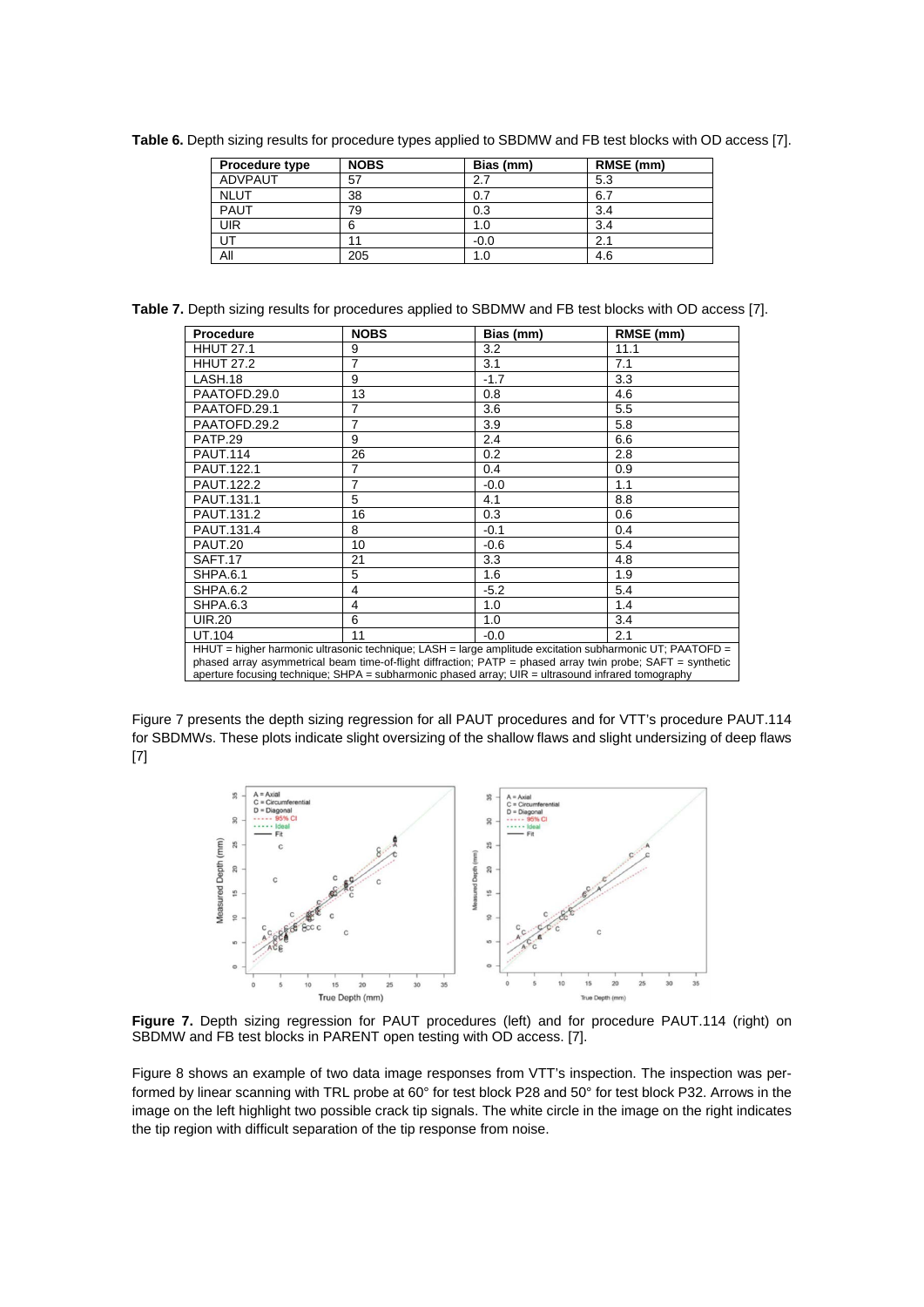

<span id="page-8-0"></span>**Figure 8.** Data image response for PAUT.122.1 inspection of SCC flaws in FB test blocks P28 (left) and P32 (right) [\[7\]](#page-10-2).

# **4. Discussion**

### **4.1 Comparison of PARENT vs. PINC**

[Table 8](#page-8-1) compares PINC results [\[1\]](#page-9-0) to the PARENT blind RRT for SBDMW blocks with ultrasonic techniques. Table indicates that both PAUT and UT.TOFD procedures have performed better in PARENT than in PINC [\[5\]](#page-10-0).

Comparison of sizing results on SBDMW test blocks for both PINC and PARENT is shown in [Table 9.](#page-8-2) Overall depth sizing RMSE has improved for PARENT, although the spread between best and worst sizing performers is larger for PARENT than PINC. Length sizing also appears to have improved in PARENT relative to PINC and the spread between best and worst length sizing performers is narrower for PARENT relative to PINC [\[5\]](#page-10-0).

<span id="page-8-1"></span>**Table 8.** Comparison of PINC and PARENT detection results as POD (%) versus depth for SBDMW test blocks [\[5\]](#page-10-0).

|                  | 0 mm | 5 mm | $10 \text{ mm}$ | $15 \text{ mm}$ |
|------------------|------|------|-----------------|-----------------|
| PINC UT          |      | 36   | 51              | 67              |
| <b>PARENT UT</b> |      | 20   | 43              | 69              |
| <b>PINC PAUT</b> |      | 36   | 51              | 66              |
| PARENT PAUT      |      | 39   | 87              | 99              |
| PINC UT.TOFD     |      | 44   | 53              | 61              |
| PARENT UT.TOFD   |      | 42   | 92              | 99              |

<span id="page-8-2"></span>**Table 9.** Comparison of PINC and PARENT depth and length sizing error for SBDMW test blocks [\[5\]](#page-10-0).

|                                                                           | Depth sizing RMSE (mm)      |             |       |  |  |
|---------------------------------------------------------------------------|-----------------------------|-------------|-------|--|--|
|                                                                           | All                         | <b>Best</b> | Worst |  |  |
| <b>PINC</b>                                                               | 7.1                         | 3.2         | 10.1  |  |  |
| <b>PARENT</b>                                                             | 5.5                         | 1.8         | 13.9  |  |  |
|                                                                           | Length sizing RMSE (mm)     |             |       |  |  |
|                                                                           | Worst<br><b>Best</b><br>All |             |       |  |  |
| <b>PINC</b>                                                               | 25.0                        | 3.6         | 91.0  |  |  |
| PARENT <sup>(a)</sup>                                                     | 12.1                        | 8.0         | 22.6  |  |  |
| (a) For PARENT evaluation, two outliers were excluded from length sizing. |                             |             |       |  |  |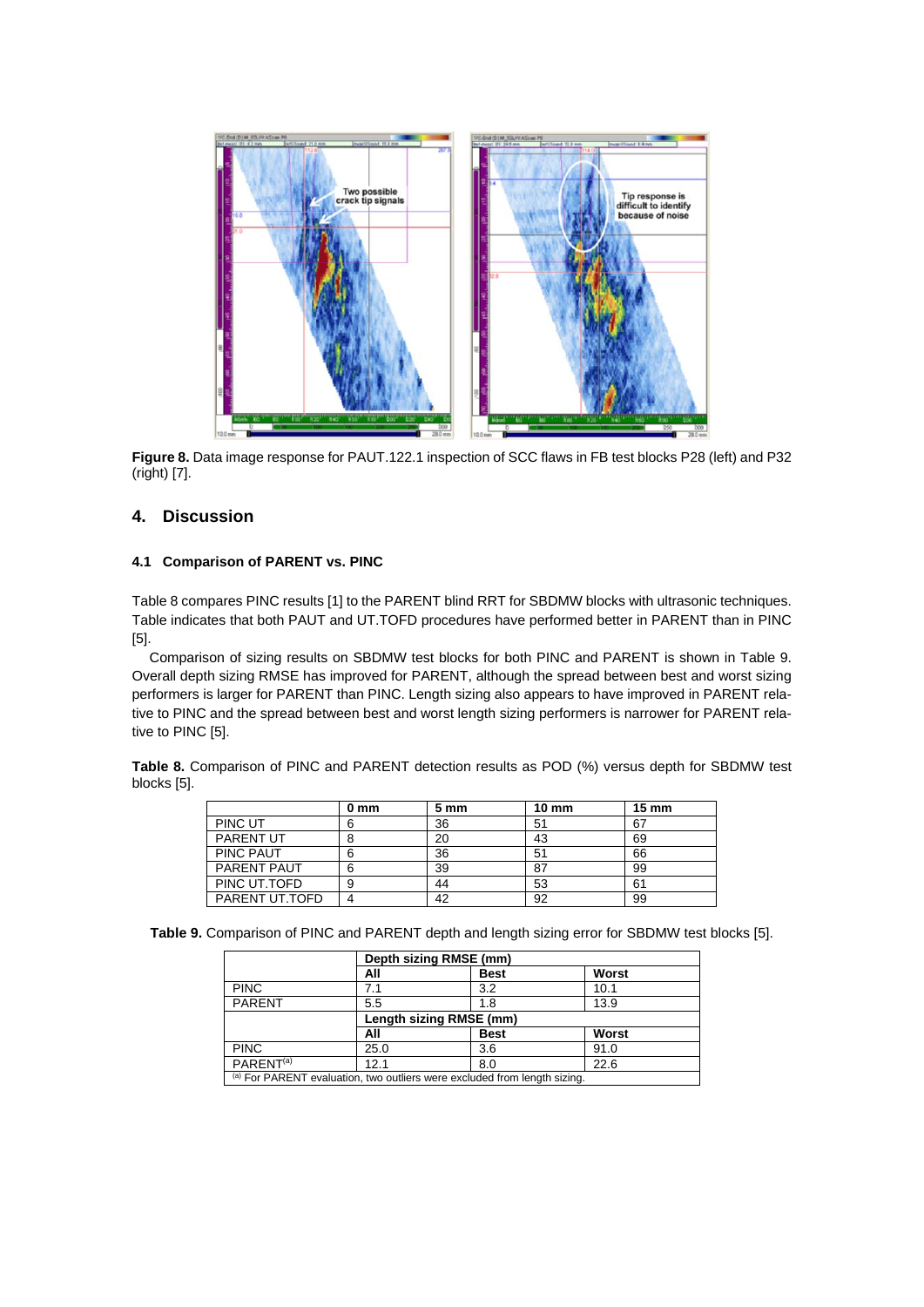### **4.2 Reliability of results**

Laboratory circumstances are easier than the actual ISI work, thus, techniques in this study may give optimistic results. It is also notable that the number of the results is limited. Some of the teams were university teams so they do not have experience of actual field inspections. In addition, discussion about the relevance of the flaws will continue in the future work.

## **4.3 Future NDE work**

The U.S. NRC has established the Program for Investigation of NDE by International Collaboration (PIONIC). The objectives of PIONIC are:

- 1. Share results of related NDE research.
- 2. Evaluate the capability of NDE modelling and simulation.
- 3. Perform analysis of flaw relevance on NDE responses.
- 4. Develop guidance for extending NDE performance during testing to actual field inspection.
- 5. Identify NDE techniques for monitoring material degradation.
- 6. Evaluate the reliability of NDE methods used to inspect nuclear power plant (NPP) systems and components.

# **5. Conclusions**

Based on blind testing results, OD PAUT procedures performed better than OD conventional UT procedures for SBDMWs. PARENT results indicate substantial improvement in OD PAUT performance for SBDMWs, compared with PINC performance data. However, PARENT results indicate significant variability in performance for UT procedures employing similar techniques and for PAUT procedures employing similar techniques on SBDMWs [5].

Two of nine procedures applied for depth sizing on SBDMW test blocks by OD access in the Blind test met the intent of the ASME Code, Section XI requirement of RSME within 3.2 mm. Difficulty in identifying crack tip signals with low SNR in blind test conditions reduces the depth sizing accuracy and reliability of UT procedures [5, 7].

Eight of nine procedures applied for length sizing on SBDMW test blocks by OD surface access in the Blind test met the intent of ASME Code, Section XI requirement of RMSE within 19 mm [5].

In open testing, a general trend is observed for oversizing shallow flaws and undersizing deep flaws. Exception for that are the ADVPAUT procedure types and NLUT procedures based on sub-harmonic techniques with a more consistent depth sizing error. ADVPAUT procedure types do not exhibit better overall depth sizing accuracy than PAUT procedure types in this study based on RMSE. Overall, based on RMSE, NLUT procedure types do not exhibit better overall depth sizing accuracy in comparison to ADVPAUT and PAUT procedure types [7].

# **References**

- <span id="page-9-0"></span>1. Hänninen, H. et al. Structural integrity of Ni-base alloy welds. VTT Technology 175. VTT Technical Research Centre of Finland. Espoo, Finland, 2014. 257 p. ISBN 978-951-38-8259-4.
- <span id="page-9-1"></span>2. Anderson, M.T. and Sullivan, E.J. Managing PWSCC in butt welds by mitigation and inspection. NU-REG/CR-7187; PNNL-23659. U.S. Nuclear Regulatory Commission, Washington, D.C., USA, 2014. 237 p.
- <span id="page-9-2"></span>3. Prokofiev I., Cumblidge, S.E. and Doctor, S.R. Inspection of nickel alloy welds: Results from five-year international program. AIP Conference, San Diego, California, USA, 18–23 July, 2010. 8 p.
- 4. Cumblidge, S.E. et al., 2010. Results of the program for the inspection of nickel alloy components, NUREG/CR-7019; PNNL-18713. U.S. Nuclear Regulatory Commission, Washington, D.C., USA. 180 p. + app. 396 p.